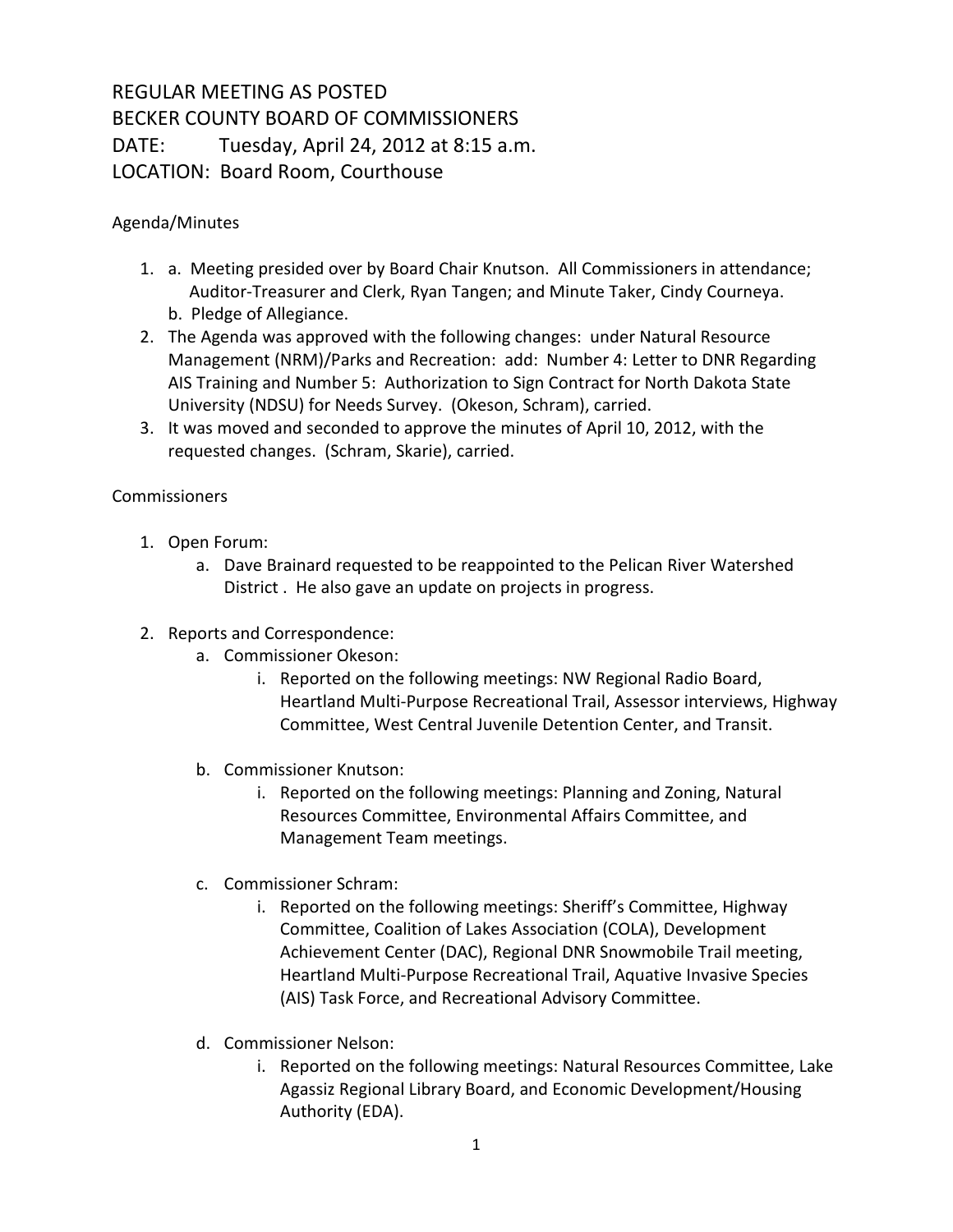- e. Commissioner Skarie:
	- i. Reported on the following meetings: Labor Management Committee (LMC), Lakeland Mental Health, Environmental Affairs Committee, and Becker County Fair Board.
- 3. Appointments:
	- a. It was moved and seconded to re-appoint Orrin Okeson to the Pelican River Watershed District Board of Managers. (Nelson, Schram), carried.
	- b. It was moved and seconded to re-appoint Dave Brainard to the Pelican River Watershed District Board of Managers. (Schram, Okeson), carried.
	- c. It was moved and seconded to appoint Lonnie Neuner to the Recreational Advisory Committee, representing District 5. (Nelson, Schram), carried.

Human Services: Nancy Nelson presented:

- 1. It was moved and seconded to accept the Human Services reports for Human Services. (Schram, Okeson), carried.
- 2. It was moved and seconded to accept the Human Services reports for Community Health and Transit. (Nelson, Skarie), carried.
- 3. It was noted that the University of Minnesota-Extension Service will be moving out of the Human Services building into their new location in the Workshop Building on Thursday of this week.
- 4. Child protection cases have increased across the state, with a higher increase seen in Becker County. Ms. Nelson thanked the Board for making Child Protection a priority.

Auditor-Treasurer: Licenses and Permits: Ryan Tangen presented:

- 1. It was moved and seconded to approve Resolution 04-12-2A, to approve the Gambling Application for exempt permit to conduct a raffle for the Alumni Association of the University of North Dakota on July 19, 2012 at the Detroit Country Club, 24591 Co. Hwy. 22, Detroit Lakes, MN. (Okeson, Nelson), carried.
- 2. It was moved and seconded to approve Resolution 04-12-2B, to approve the Gambling Application for exempt permit for the Minnesota Flyers Gymnastics for Operations at Schmitty's Landing, 17574 Co. Hwy. 6, Lake Park, MN. (Schram, Okeson), carried.
- 3. It was moved and seconded to approve the new On Sale Liquor License (Including Sunday Sales) for:

 a. Brad Jernberg, J & S Landing LLC, Schmitty's Landing – Lake Eunice Township. (Skarie, Nelson), carried.

- 4. It was moved and seconded to approve the New Off Sale 3.2 License for: a. Brad Jernberg, J & S Landing LLC, Schmitty's Landing – Lake Eunice Township.
	- (Nelson, Schram), carried.
- 5. It was moved and seconded to approve the New Tobacco License for: a. Brad Jernberg, J & S Landing LLC, Schmitty's Landing – Lake Eunice Township. (Skarie, Okeson), carried.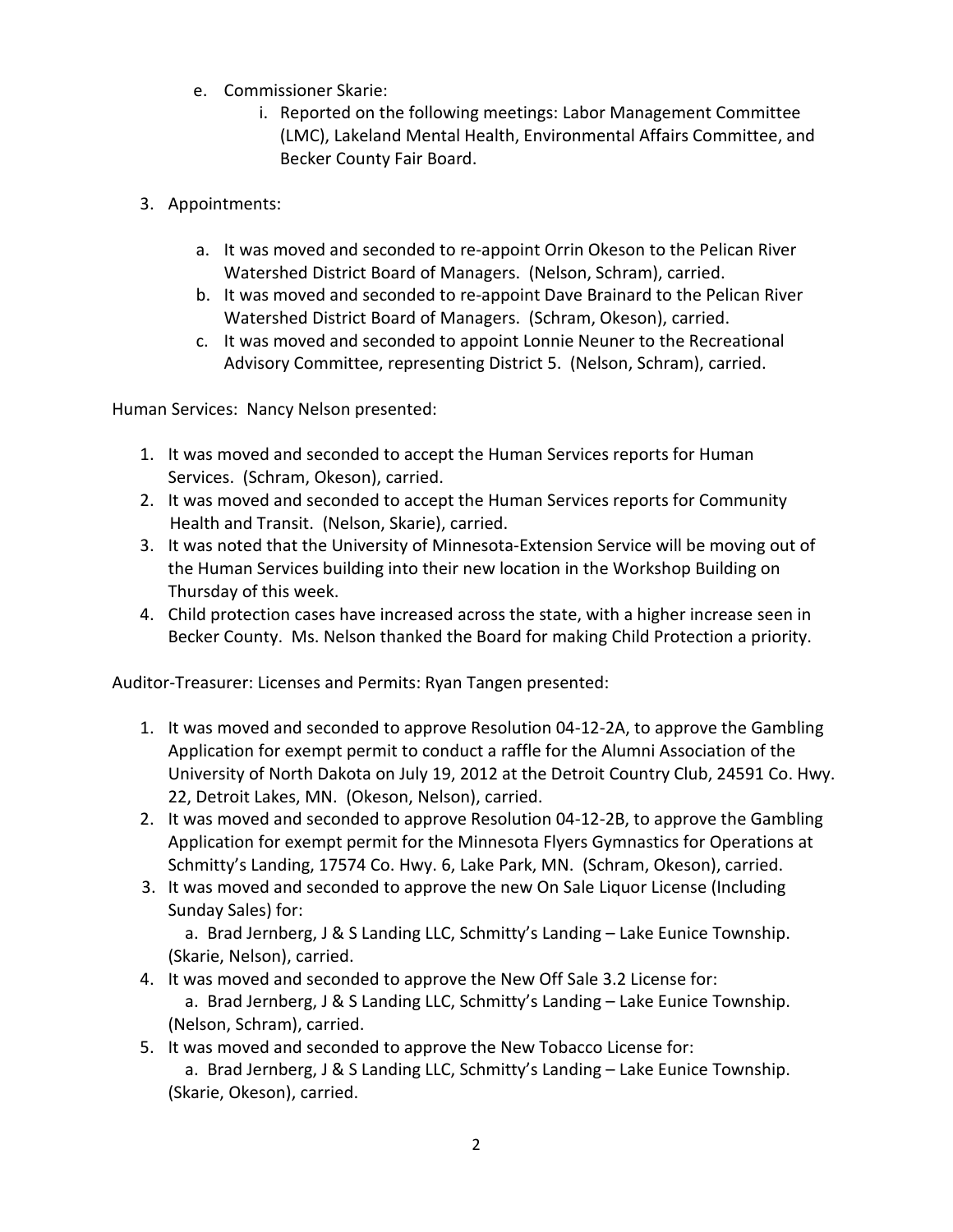- 6. It was moved and seconded to approve the On Sale Liquor License Renewal for: a. Matthew L. Anderson – Tri-Lakes Roadhouse Bar & Grill – Cormorant Township. (Skarie, Okeson), carried.
- 7. It was moved and seconded to approve the Combination On and Off Sale Liquor License Renewals for:
	- a. Joy M. McNamara County 17 Club Inc. Lake View Township.
	- b. Cynthia Lou Knoll Toad Lake Store Toad Lake Township.

(Okeson, Nelson), carried.

- 8. It was moved and seconded to approve the Off Sale Liquor License Renewals for:
	- a. Deforest Malstrom III Seven Sisters Spirits LLC Lake View Township.
	- b. Eugene Forbes, Forbes LLC Osage Liquor Osage Township.

(Okeson, Skarie), carried.

- 9. It was moved and seconded to approve the Combination On and Off Sale 3.2 Beer License Renewals for:
	- a. Karen & Chris Heinz 59er Detroit Township.
	- b. Elaine E. Palmer Frazee Golf Inc. Burlington Township.
	- c. Bradley L. Swanson Swanies Resort Cormorant Township.
	- d. Roger L. Nelson, Loon Echo Inc. Elbow Lake Store & Bar Round Lake Township. (Nelson, Okeson), carried.
- 10. It was moved and seconded to approve the Off Sale 3.2 Beer License Renewal for:

 a. Matthew L. Anderson – Tri-Lakes Roadhouse Bar & Grill – Cormorant Township. (Nelson, Skarie), carried.

- 11. It was moved and seconded to approve the Annual Tubing License Renewal for:
	- a. Ben Garlie Ed's River Run Erie Township.

(Schram, Okeson), carried.

Finance Committee Minutes: Ryan Tangen presented:

- 1. It was moved and seconded to approve the Regular Claims, Over-90 Day Claims, and Auditor's Warrants:
	- a. Over 90-Day Claims:
		- i. Cristy Francis for Human Services in the amount of \$182.02 due to size of claim.
		- ii. Kelly Services in the amount of \$228.80 due to missing invoice.
		- iii. Mark's Electric in the amount of \$55.00 due to research.
		- iv. Office Depot in the amount of \$268.74 due to lack of invoice.
	- b. Auditor's Warrants:
		- i. 4/10/12 in the amount of \$18.002.94
		- ii. 4/17/12 in the amount of \$40, 377.17

(Nelson, Okeson), carried.

- 2. It was recommended to approve when presented the Human Services Claims. These were approved earlier in the meeting.
- 3. Mileage reimbursements are high and it is sometimes difficult to determine why the expense was incurred. It was the consensus of the Board to request more information from department heads on mileage reimbursements in excess of \$300. The explanations would be a requirement for the Finance Committee.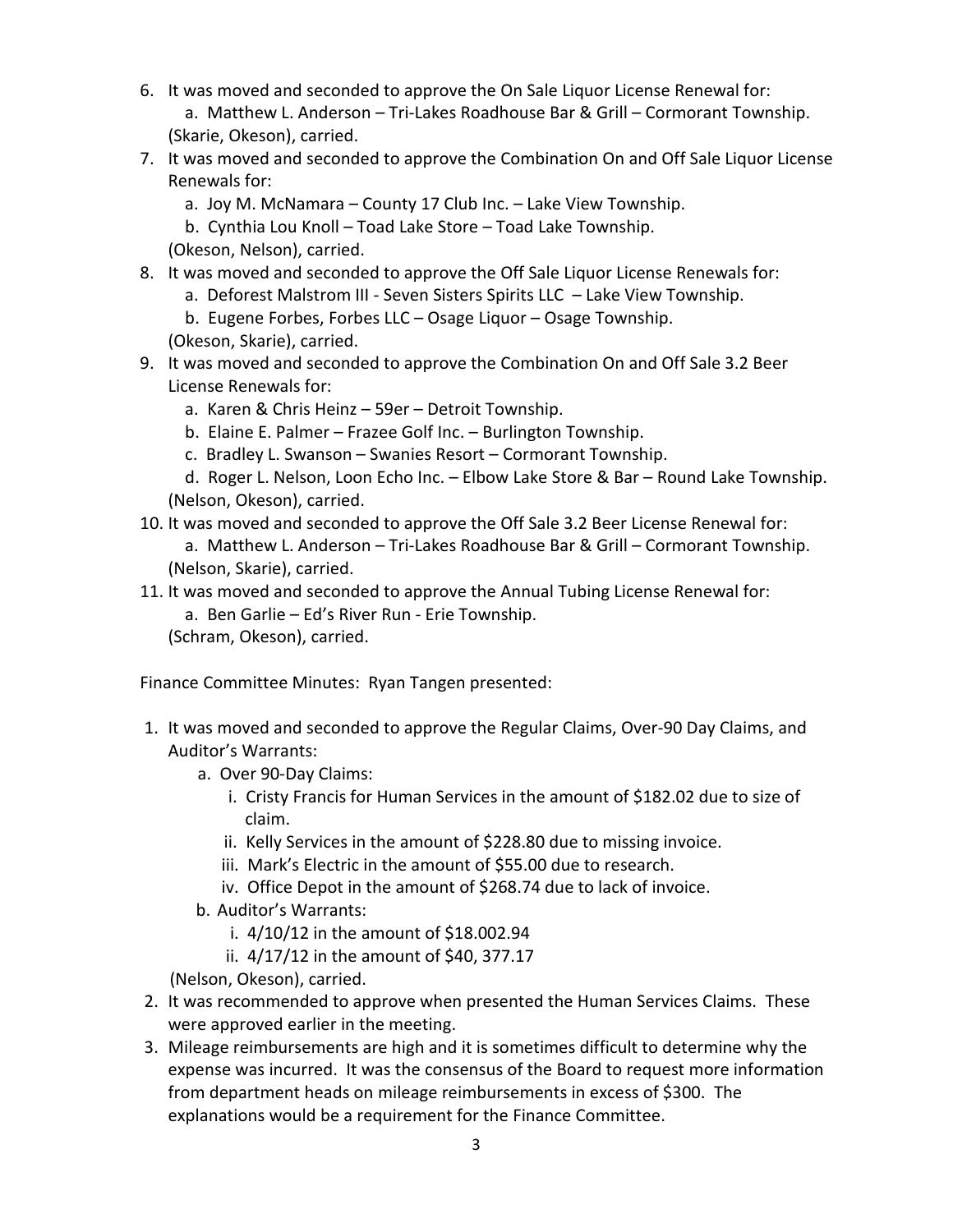- 4. It was recommended to approve when presented to accept the lowest quote for the replacement of the control unit for the Sally Port garage door opener.
- 5. It was recommended to approve when presented to accept the lowest quote from Culligan Water Conditioning of Fargo in the amount of \$7,212 to purchase a water softener for the minimum security facility.
- 6. It was recommended to approve when presented the replacement of the rescue snowmobile with funding from the current snow patrol budget.
- 7. It was recommended to approve when presented Resolution 04-12-2D, to accept the low bid for SAP 003-639-015, etc. from Mark Sand and Gravel Company.
- 8. It was recommended to approve when presented, an increase of the beaver bounty from \$30 to \$50 per beaver.
- 9. It was recommended to approve when presented the funding request of \$1,420 for program materials and equipment necessary for Aquatic Invasive Species (AIS) education and inspections. This will be funded out of the Parks and Recreation Budget.
- 10. Becker County is currently in the running for a \$7,500 grant from the Minnesota Department of Natural Resources for Aquatic Invasive Species (AIS) efforts. It was recommended to approve when presented, to authorize Mr. Wiley to accept and sign the grant when it becomes available.
- 11. The request from Environmental Services for consideration on Concrete and Class 5 Crushing Quotes will be presented at a later time.

Assessor: Steve Skoog presented:

- 1. It was moved and seconded to approve the abatements for:
	- a. PIN #49.0847.000 in the city of Detroit Lakes for the amount of \$286.00 due to clerical error.
	- b. PIN #49.0847.000 in the city of Detroit Lakes for the amount of \$270.00 due to clerical error.

(Nelson, Schram), carried.

Sheriff: Tim Gordon presented:

- 1. It was moved and seconded to accept the lowest quote for the replacement of the control unit for the Sally Port garage door opener, from Detroit Lakes Overhead Door Services, at a cost of \$1,000. (Schram, Okeson), carried.
- 2. It was moved and seconded to accept the lowest quote to purchase a water softener for the minimum security facility from Culligan Water Conditioning of Fargo, at a cost of \$7,212, plus tax. (Nelson, Skarie), carried.
- 3. It was moved and seconded to authorize Sheriff Tim Gordon to sign the Interoperability Agreement with the NW Minnesota Regional Radio Board and the State of Minnesota, Department of Transportation (MnDOT). (Okeson, Schram), carried.
- 4. Sheriff Tim Gordon requested to replace the 1998 Polaris Rescue Snowmobile and provided quotes, including trade-in of the existing snowmobile. The patrol budget for fiscal 2012 has a balance of \$3,628.69, which needs to be utilized by June 30<sup>th</sup>. It was moved and seconded to accept the low quote of \$3,200 (with trade-in) from Seaburg Power Sport for a snowmobile. (Schram, Skarie). Chair Knutson asked for any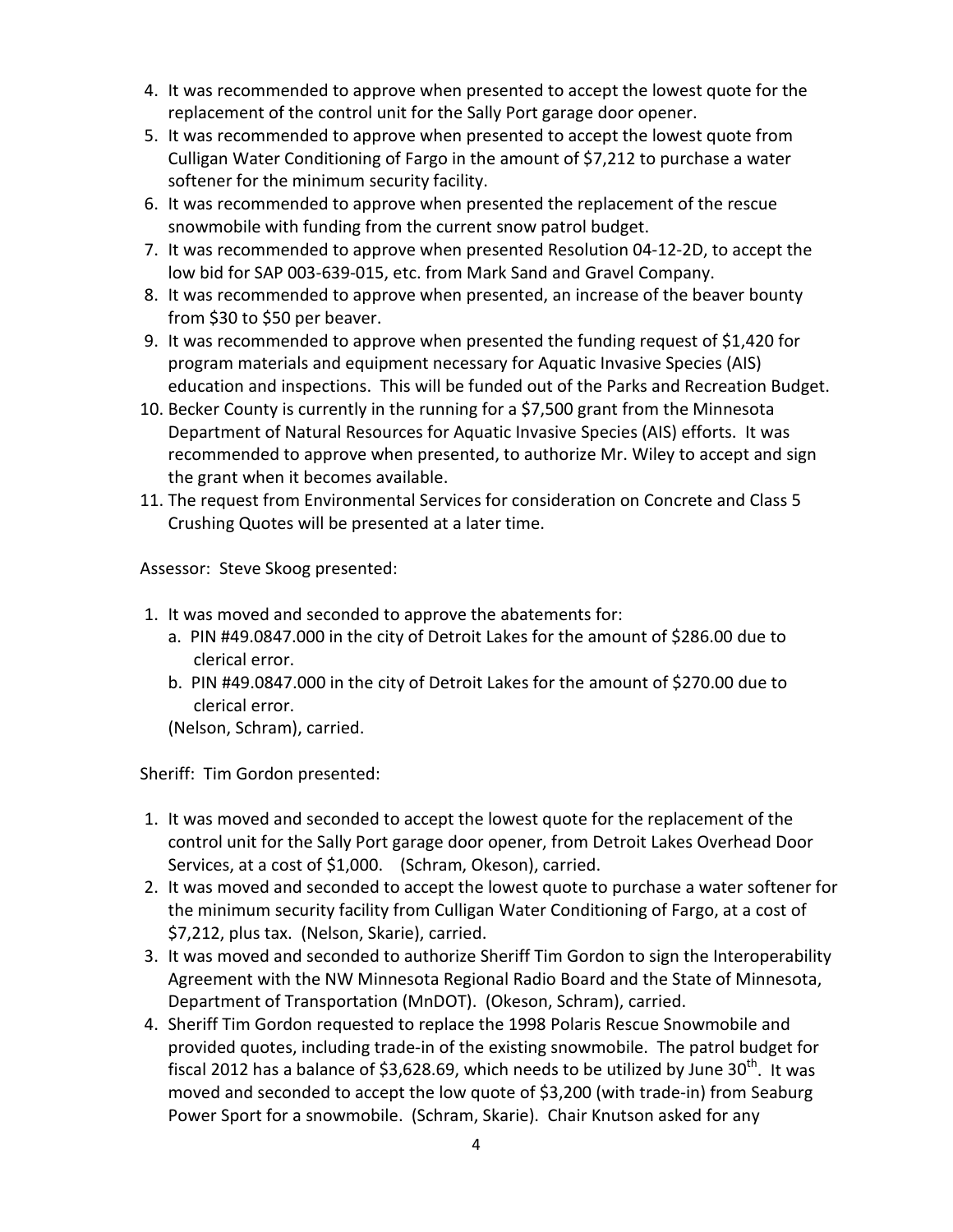discussion. Commissioner Nelson, in consideration of the mileage on the proposed snowmobile and the \$2,800 price difference for a snowmobile with year-end incentives available, suggested exploring the possibility of purchasing a newer model. Following, Commissioner Schram requested to withdraw his earlier motion and Commissioner Skarie concurred. It was moved and seconded to authorize the Sheriff's Committee to research options and expend up to \$6,000, plus tax (including trade-in), on a snowmobile, at the discretion of the Sheriff's Committee. (Nelson, Okeson), carried.

5. It was noted that the Fair Board is asking for confirmation on whether or not Sentence-to-Serve will be utilized for mowing this year. Sheriff Tim Gordon will check on availability.

Public Hearing on Proposed Capital Improvement Plan and On Intent to Issue Capital Improvement Bonds: Auditor-Treasurer, Ryan Tangen and Bruce Kimmel, Senior Financial Advisor for Ehlers, presented:

- 1. Bruce Kimmel provided an overview on the proposed Capital Improvement Plan and the General Obligation Capital Improvement Plan Bonds.
	- a. It was moved and seconded to approve Resolution 04-12-2H, giving preliminary approval for the issuance of the County's General Obligation Capital Improvement Plan Bonds in an amount not to exceed \$5,600,000 and adopting the County's Capital Improvement Plan of 2012 through 2016. (Schram, Okeson), carried.
	- b. It was moved and seconded to approve Resolution 04-12-2G, to authorize Ehlers & Associates, Inc., Roseville, MN to solicit proposals for the sale of the County's \$5,550,000 General Obligation Capital Improvement Bonds, Series 2012A, as outlined in said resolution. (Schram, Skarie), carried.
	- c. It was the consensus of the Board, to authorize Ehlers to complete the Post Issuance Compliance Policy, at a cost of \$500, as noted in the bond issuance summary.
	- d. The Board will meet at the courthouse at 11:30 a.m. on June 12, 2012, for the purpose of considering sealed proposals for and awarding the sale of the Bonds.

Minnesota Counties Intergovernmental Trust (MCIT) Annual Report 2012: Jeff Holubar, Loss Control Consultant presented:

1. Mr. Holubar presented the Annual Report for 2012 for Becker County. He provided an update and review of the dividends and costs to Becker County and noted that Becker County is doing well.

Planning and Zoning: Patty Swenson presented:

1. Daniel Hittle and Rhonda Hopkins addressed the Board with their request for a Fine Abatement on parcel No. 03.0155.005, located at 31249 150<sup>th</sup> Street, Frazee, MN. Due to a misunderstanding and economic hardship, they are asking the Board to consider forgiveness of the fines, which would enable them to pay to bring their septic system into compliance. It was moved and seconded to reduce the penalty to 3 times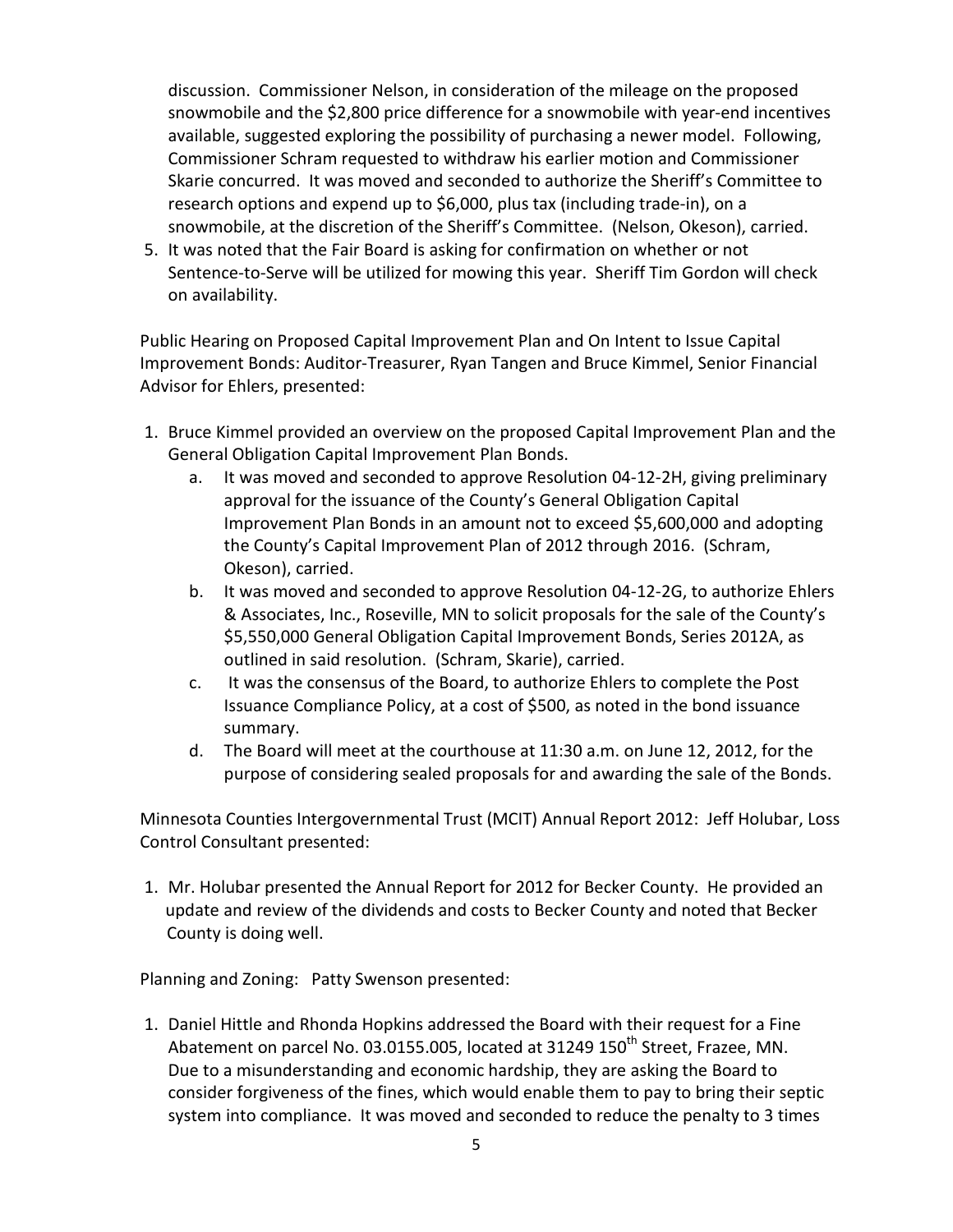the amount, due to economic hardship, resulting in a total of \$1,576, and to authorize a payment plan be arranged. (Schram, Okeson), carried.

- 2. It was moved and seconded to concur with the Planning Commission (April 17, 2012), to approve the request from Aggregrate Industries - Rollag Facility, for an amendment to the existing Conditional Use Permit document #512706, to add a ready mix concrete batch plant to the existing Rollag Sand and Gravel Facility in Pit #52 with project location at 11700 Co. Hwy. 2, Pelican Rapids, MN, and based on the fact that the application meets the criteria of the ordinance. (Okeson, Skarie), carried.
- 3. The next Planning and Zoning informational meeting is scheduled for Thursday, May 10, 2012 at 8:00 a.m. in the First Floor Commissioner Room of the courthouse.
- 4. It was the consensus of the Board to concur with the Planning Commission, that the Zoning Ordinance Advisory Committee review and make amendment recommendations on Zoning Ordinance Chapter 7, Section 6 for Extraction of Materials and Minerals.
- 5. On April 17, 2012, LTK Mickelson Farms, LLC submitted a Construction Short-Form Permit Application to the MPCA for an expansion of their Evergreen Line feedlot located in the SW ¼ of Section 6, Spruce Grove Township, Becker County. The purpose of this meeting today is to provide the public opportunity to comment on the proposed expansion of the feedlot. The facility expansion is permitted by the zoning ordinance and no conditional use permit is required. There was no comment from the public and no formal action is required by the County Board.

ProAct, Inc.: Prescription Discount Card Program for Uninsured Residents: Karin Eckdahl, Account Executive presented:

1. A presentation was provided by Karin Eckdahl, Account Executive of ProAct, Inc., a Pharmacy Benefit Management Company, in reference to a Prescription Discount Card Program available to residents, at no cost to the County or the participants. Ms. Eckdahl explained that ProAct, Inc. would send a card in the mail to every resident initially, and is requesting the Board's support by authorizing the use of the County logo on the card. It was the consensus of the Board to refer to the Human Services Committee for their input and recommendations. No action was taken at this meeting.

Highway: Brad Wentz presented:

- 1. It was moved and seconded to approve Resolution 04-12-2D, to accept the low bid received from Mark Sand and Gravel Company, Fergus Falls, for Project SAP 003-639- 0156, Etc., in the amount of \$2,416,647.91, and to execute and enter into said contract pending approval from the MnDOT EEO office. (Nelson, Okeson), carried.
- 2. It was moved and seconded to approve Resolution 04-12-2I, to approve the beaver bounty increase to \$50 per beaver, for pre-authorized trappers as established by County Highway Department Policy.(Nelson, Schram), carried.

Natural Resource Management/Parks and Recreation: Marty Wiley and Moriya Rufer presented: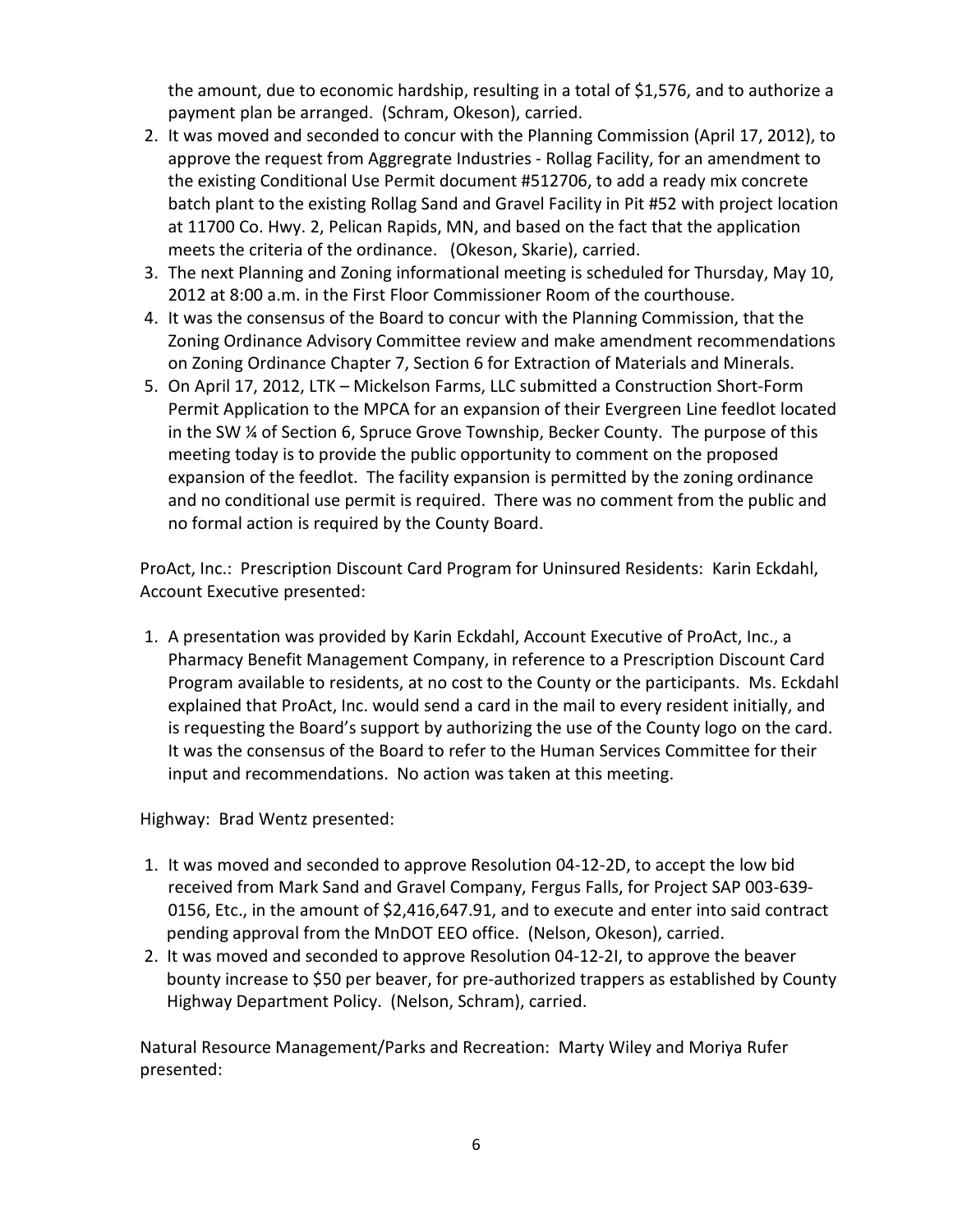- 1. It was moved and seconded to approve the additional funding request in the amount of \$1,420, for Aquatic Invasive Species (AIS) educational materials needed by May 1, 2012, for the watercraft inspection program, and to authorize Moriya Rufer, AIS Coordinator, to expend as outlined in said request. (Nelson, Okeson), carried.
- 2. It was moved and seconded to accept the State of Minnesota Grant Agreement with the Department of Natural Resources, to help prevent the spread of Aquatic Invasive Species (AIS), and to authorize Marty Wiley to sign said agreement and to authorize Moriya Rufer, Becker County AIS Coordinator, to register Becker County as a partner in the national "Stop Aquatic Hitchhikers!" campaign. (Nelson, Okeson), carried.
- 3. It was moved and seconded to approve a letter to request an earlier volunteer watercraft inspection training for our region and to send to Steve Hirsch, Director of the Division of Ecological and Water Resources for the Department of Natural Resources; Tom Landwehr, Commissioner for the DNR; and to requested legislators, and to authorize the County Board Chair to sign said letter, on behalf of the commissioners, and to include in the letter a notation that this letter received unanimous support from the Board. (Nelson, Schram), carried.
- 4. It was moved and seconded to approve Resolution 04-12-2C, to authorize that Becker County act as the legal sponsor for the Winter Wonderland Snowmobile Trail and Wolf Pack Trail Systems, as outlined in said resolution, and to appoint the County Auditor-Treasurer to act as the fiscal agent on behalf of Becker County. (Schram, Okeson), carried.
- 5. It was moved and seconded to authorize Marty Wiley to sign the contract with the North Dakota State University Data Center to provide a Recreational Needs Survey for Becker County, pending review and approval by the County Attorney's office. (Nelson, Schram), carried.

Enactment of Park and Recreation Ordinance: Ryan Tangen presented:

 1. It was moved and seconded to approve Resolution 04-12-2F, to approve the enactment of Parks and Recreation Ordinance Number XVIII (18). (Nelson, Skarie), carried. Board Chair Knutson thanked everyone involved for their persistence and commitment to the process and ultimately in the completion of the Park and Recreation Ordinance for Becker County**.** 

Management Team Update: Ryan Tangen presented:

 1. Ryan Tangen thanked the Board for the opportunity to serve in the capacity that he has during this interim period, and noted it was an honor, however, due to time constraints and the upcoming election, he will not be able to commit the time needed any longer. He noted that he has met with Chair Knutson, Vice-Chair Schram, and the Management Team to explore options to fulfill the duties of the County Administrator position during the vacancy and a summary of assignments was presented. It was moved and seconded to approve Resolution 04-12-2E, to appoint Patty Swenson, a member of the management team, as Clerk to the Board, during the vacancy. (Schram, Skarie), carried. Chair Knutson expressed his thanks and appreciation to Ryan Tangen and the Management Team for their ongoing dedication and commitment during this time.